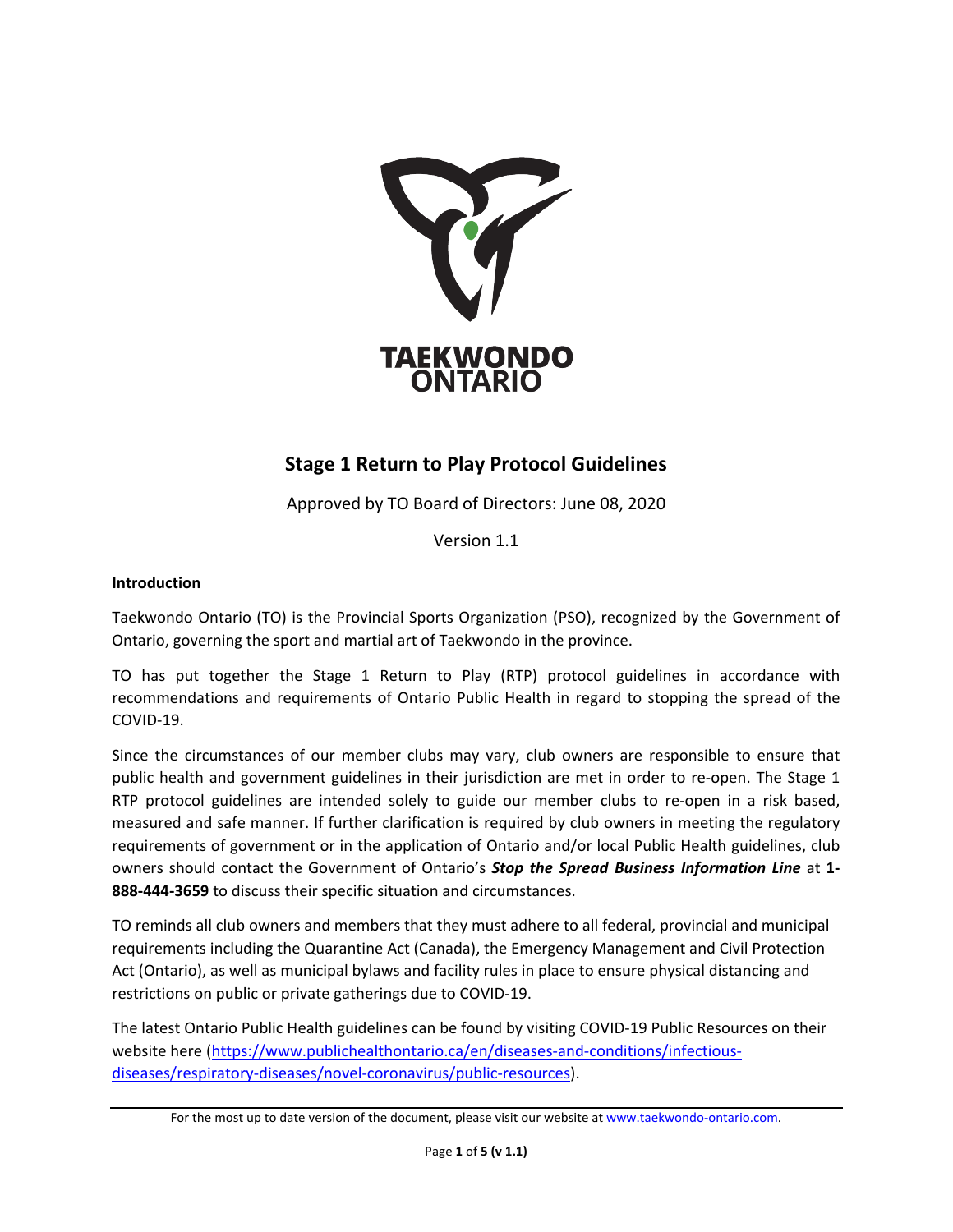**Communication** – Stage 1 Return to Play (RTP) protocol guidelines will be emailed to all club owners and posted on the TO website for members. RTP protocol guidelines will be updated on the TO website as required.

**Timing** – TO member clubs will not re-open until permitted to do so by the Government of Ontario. Member clubs may choose to open later should they require additional time to comply with all Ontario Public Health requirements following the RTP protocol guidelines recommended by TO.

**Risk Assessment** – As each member club's programs and facilities vary, TO recommends that each member club conducts their own individualized risk assessment.

**Notice** – TO recommends all member clubs clearly post notice of physical distancing and other government requirements as well as any additional measures the club is taking to limit the spread of COVID-19 for individuals entering their facility. Some examples include:

- a. Government of Ontario handwashing guidelines
- b. Government of Ontario physical distancing protocols in high traffic areas, when access to those areas is permitted (e.g. main entrance door, bathrooms, change rooms).
- c. Participants and their families may not enter the training facility if either they or a household member has had onset of illness with symptoms compatible with suspected or lab-confirmed COVID-19 in the prior 14 days.
- d. Respiratory etiquette is followed by advising individuals to cough or sneeze into one's arm or a tissue.
- e. No contact training is permitted between individuals in the facility until such time the contact activity can be allowed.

**Physical Distancing** – Ontario Public Health physical distance requirements are currently set to ensure people stay at least 2 meters (or 6 feet) from each other. In order to ensure these requirements are met, TO recommends the following:

- Member clubs demarcate spots inside the training facility (i.e. training area) and open areas (i.e. hallways) leading to training facility entrance to ensure physical distancing is maintained;
- Restricting facility access only to those individuals training; and
- Establishing a protocol for parental drop off and pick up of minors, to avoid crowding.

**Maximum Capacity** – TO recommends that member clubs control capacity at their training facility to allow for minimum physical distancing requirements at all times in the training area up to the maximum gathering limit allowable by the province. For greater clarity, this means that each participant should have at least 2 meters (or 6 feet) of unused space between them and another participant. See **Appendix 1** for "Sample Configurations".

**Contact Tracing** – TO recommends that member clubs maintain up-to-date contact information of all individuals attending classes and keep attendance logs of each class to facilitate contact tracing if required.

For the most up to date version of the document, please visit our website a[t www.taekwondo-ontario.com.](http://www.taekwondo-ontario.com/)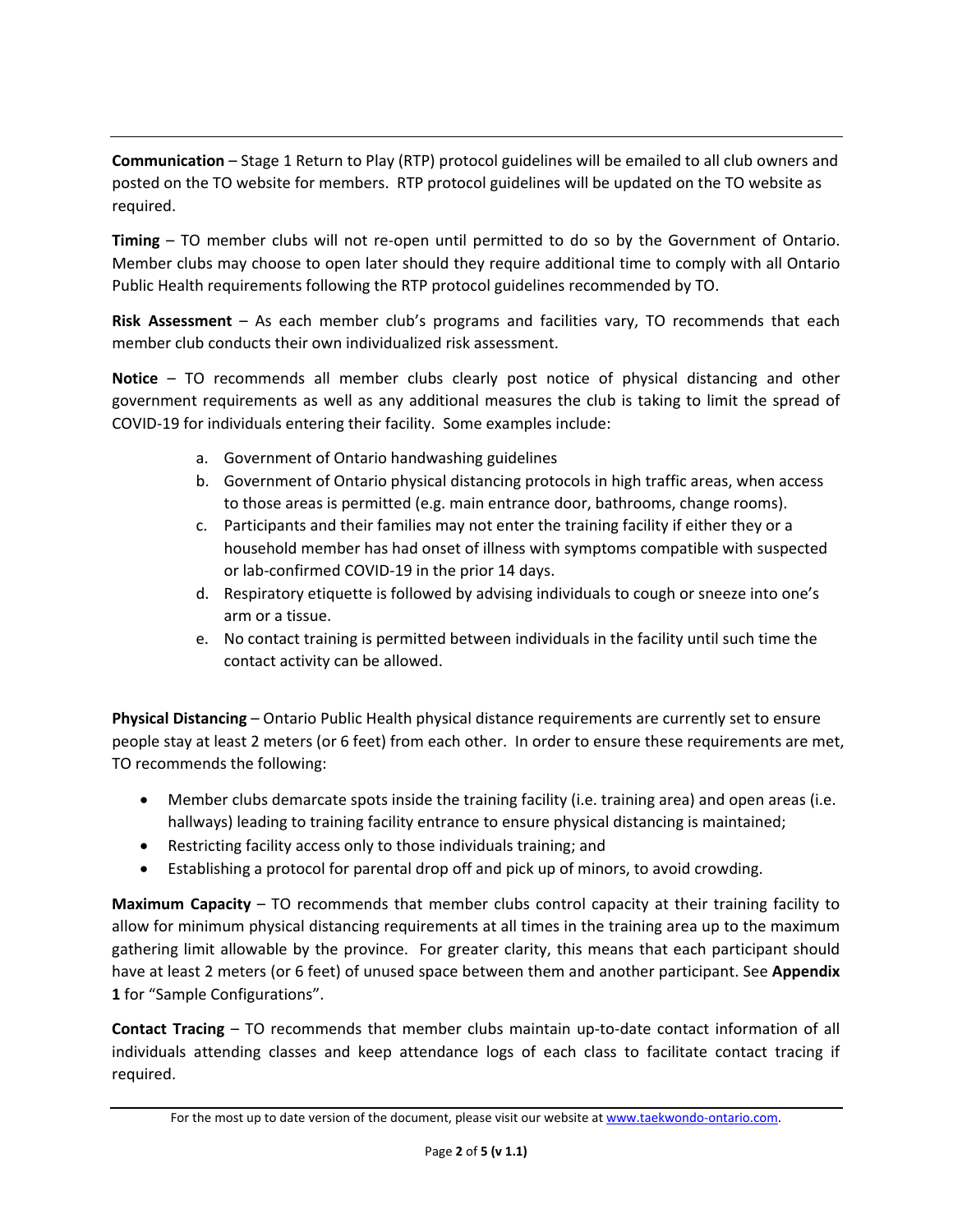**Hands Free Coaching** – As all individuals including the Instructor / Coach must maintain physical distancing, TO recommends hands free coaching of students when providing feedback until such time when physical distancing measures are relaxed.

**Respiratory Etiquette** – TO recommends that member clubs ensure respiratory etiquette is followed by reinforcing the notice advising individuals to cough or sneeze into one's arm or a tissue.

**Sanitation** – TO recommends that member clubs clean/sanitize the facility between classes where possible and at the end of the day. Once classes are over for the day and all athletes have left, it is recommended that all surfaces used should be cleaned and disinfected (mats, floors, counters, bathrooms); this needs to be done over and above cleaning between uses.

**Equipment Usage** – TO recommends that individuals refrain from using equipment shared between individuals. For greater clarity, the use of kicking targets shared between individuals, or a shared heavy bag or standing water bag such as a BOB or Wavemaster should be avoided. Only the use of equipment, brought by the individual and NOT shared (i.e. resistance bands or skipping rope etc.) is encouraged.

**Self-Assessment Tool** – Staff, volunteers and students should be required to screen for COVID-19 on a daily basis prior to coming to work or class via the self-assessment tool. If they (or a household member) have had onset of illness with symptoms compatible with suspected or lab-confirmed COVID-19 in the prior 14 days they should inform their supervisor and not report to work and students should not come to class.

**Municipal Public Health –** As the government may contemplate a regional re-opening across the province, TO recommends that each member club consult with their local municipal health for any additional requirements prior to re-opening.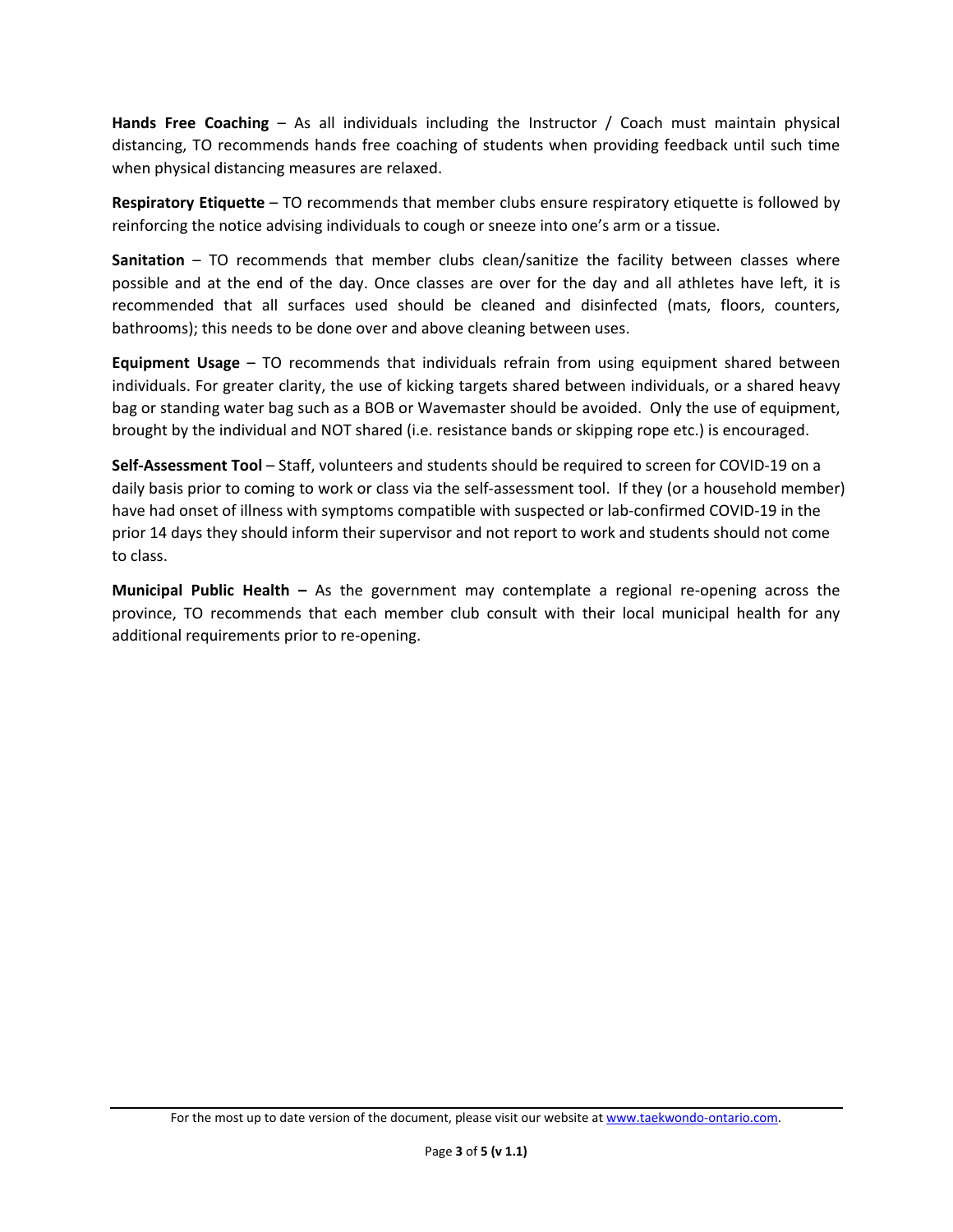## **Appendix 1**

**Physical Distancing Sample Configurations**





For the most up to date version of the document, please visit our website a[t www.taekwondo-ontario.com.](http://www.taekwondo-ontario.com/)